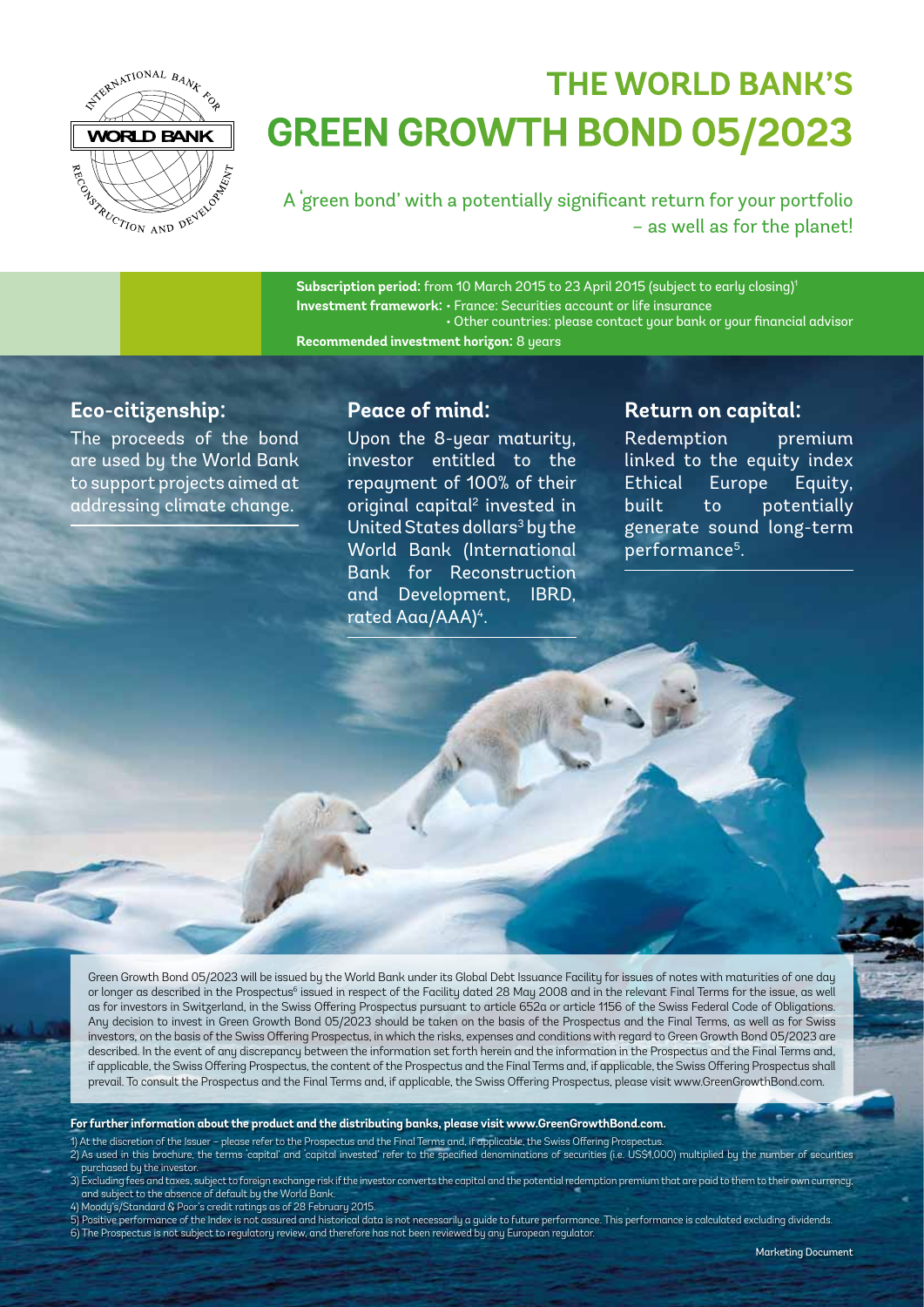As an investor, you're looking for opportunities to follow your personal values when making investment decisions.

What's more, you want your investments to have a positive impact on the environment and help address climate change by supporting real projects for the benefit of local populations and the planet.

**Green Growth Bond 05/2023 is a solution that gives meaning to your investment while keeping your return objectives.**

#### **Your investment in Green Growth Bond 05/2023...**

- **…** supports the financing of local projects in various regions worldwide **in response to climate change and the transition to a low carbon economy**.
- **…** is **reimbursed at minimum 100% of the capital** (in US dollars)1 at maturity and is lent to the World Bank, a supranational entity with the highest credit rating (Aaa/AAA)<sup>2</sup>.
- **…** provides you with a potential **redemption premium** due to its link to the 'Ethical Europe Equity Index'3.

Green Growth Bond 05/2023 is a diversification instrument and should not be the sole component of an investment portfolio.

1) Excluding fees and taxes, subject to foreign exchange risk if the investor converts the capital and the potential redemption premium that are paid to them to their own currency, and subject to the absence of default by the World Bank. 2) Moody's/Standard & Poor's credit ratings as of 28 February 2015. 3) "Ethical Europe Equity Index" is owned by SOLACTIVE AG. ISIN code: DE000SLA5EE6.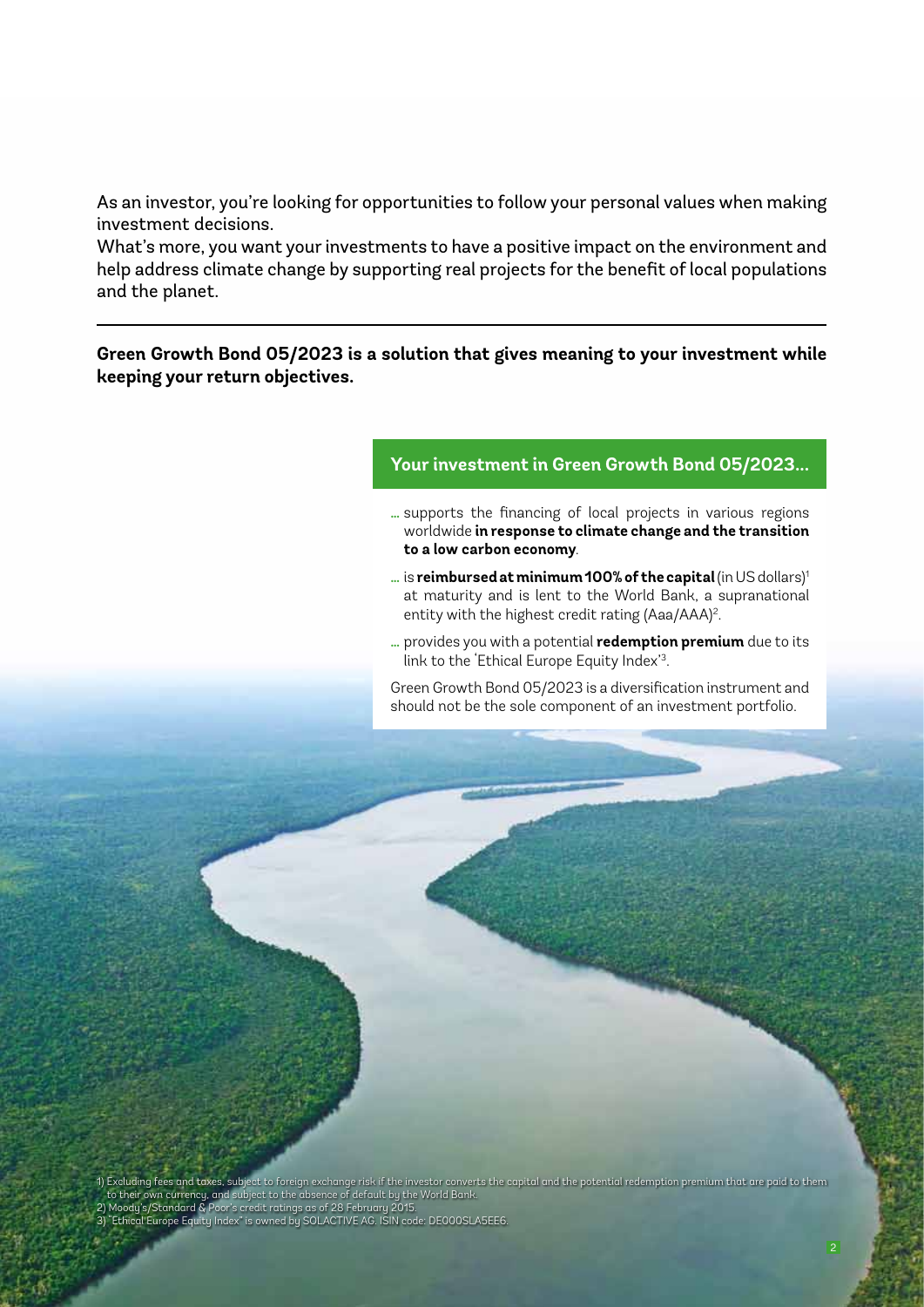**Your investment in Green Growth Bond 05/2023 will be used by the World Bank to help support exclusively climate-friendly projects in developing countries.**

#### **What is a World Bank Green Bond?**

- The bond proceeds **support the financing of projects aimed at mitigating the impact of climate change or helping the populations adapt to its effects**. The proceeds are exclusively used for this purpose: if one of the projects financed stops, the proceeds are reallocated to other climate-friendly projects.
- **The projects are carefully selected by the World Bank**, based on the eligibility criteria that underwent an independent review by CICERO (Center for International Climate and Environmental Research of the Oslo Universitu).
- **The projects are monitored throughout their implementation**: government agencies report the projects' progress and the World Bank monitors the agreed milestones towards achieving the project's objectives.

For more information about what makes a World Bank Green Bond 'green', please see the implementation guidelines available on line at http://treasury.worldbank.org/cmd/pdf/ImplementationGuidelines.pdf

#### **About the World Bank**

The International Bank for Reconstruction and Development (IBRD), commonly known as 'the World Bank', was founded in 1944 with the mission of financing the reconstruction of Europe after World War II. Nowadays, the mission of the World Bank is to work with middle income countries to reduce poverty and promote shared prosperity by providing them with financing and knowledge services. The World Bank supports sustainable development, poverty reduction and inclusive growth across a range of sectors including among others: agriculture and food security; education; energy; finance; trade and industry; healthcare and social services; law and governance; transport; and water and sanitation. World Bank projects undergo a rigorous review and approval process including early screening to identify environmental and social impacts and designing concrete mitigation actions. Projects eligible for Green Bond financing are a subset of the World Bank's activities promoting sustainable development where addressing the impacts of climate change is the primary objective.

#### **Examples of eligible projects supported by the World Bank Green Bonds**



#### **Efficient Lighting and Appliances Program**

- **Objective**: Mitigate climate change by reducing Green House Gas (GHG) emissions through increasing use of energy efficient technologies in residential lighting, refrigerators and air conditioning.
- **Target outcomes**: Cumulatively reduce CO $_{\tiny 2}$  emissions by more than 3.32 million tons over 5 years – equivalent to taking 700,000 cars off the road<sup>1</sup>.



**Water Resources and Irrigation Management Program**

- **Objective**: Improve climate resilience of water resources and food production through improved water basin resource and irrigation management and increased irrigated agriculture productivity.
- **Target outcomes**: 500,000 farmer households benefit from increased crop productivity because of more efficient and reliable irrigation.



#### **Eco-Farming Project**

- **Objective**: Mitigate climate change by reducing GHG emissions through converting methane from livestock wastes into biogas fuel in order to meet everyday energy needs of farming households.
- **Target outcomes**: Reduce CO<sub>2</sub> emissions by nearly 1 million tons annually – equivalent to taking 190,000 cars off the road each year<sup>1</sup>.
- 1) Calculated using the Environmental Protection Agency (EPA) Greenhouse Gas Equivalency Calculator at http://www.epa.gov/cleanenergy/energy-resources/ calculator.html

For more information on the projects supported by World Bank Green Bonds, please visit the website http://treasury.worldbank.org/cmd/htm/ MoreGreenProjects.html

The above examples of Mitigation Projects and Adaptation Projects are for illustrative purposes only and no assurance can be provided that disbursements for projects with these specific characteristics will be made by the World Bank during the lifetime of the securities.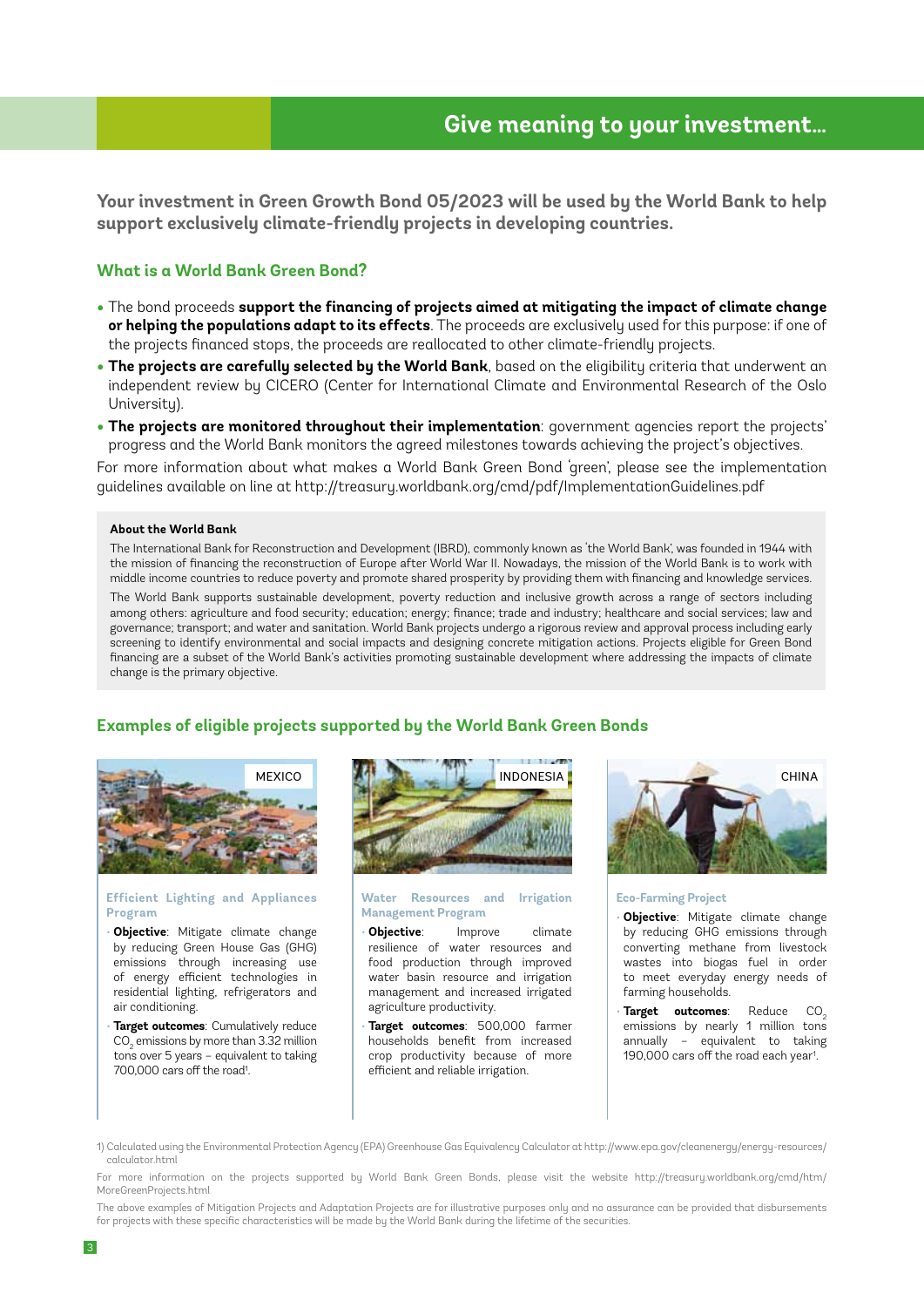#### **Comments on Green Bonds**

#### **Doris Herrera-Pol**

Director and Head of Global Capital Markets at the World Bank

**"Green bonds are building an engaged investor base to finance low-carbon development. Green Growth Bond 05/2023 represents a further step in the development of the green bond market because it reaches retail investors seeking to benefit from the financial performance of a sustainable equity index, while supporting climate-focused activities in World Bank member countries."**

#### **Fan Jiaqiang**

Employee of a biogas management company in the Gongcheng region in China, involved in the World Bank's Eco-Farming Project

**" Our company signed an agreement with pig farms to help dispose the waste which we bring to farmers to feed their biogas digesters. This way, we ensure adequate supply of waste for biogas and also reduce pollution caused by large pig farms."** 

#### **Frank**

#### Investor in green bonds

**"When investing in green bonds I know that the funds will be used to finance projects having a real impact on the environment and on the life of the people affected. Moreover, with Green Growth Bond 05/2023, my investment is in the World Bank, which has the safest rating on the market."**

Positive performance of the index, to which Green Growth Bond 05/2023 is linked, is not assured and historical data is not necessarily a guide to future performance.



Green Growth Bond 05/2023 is redeemed is US dollars. This implies a foreign exchange risk if investors decide to convert the capital and the potential redemption premium that are paid to them to their own currency.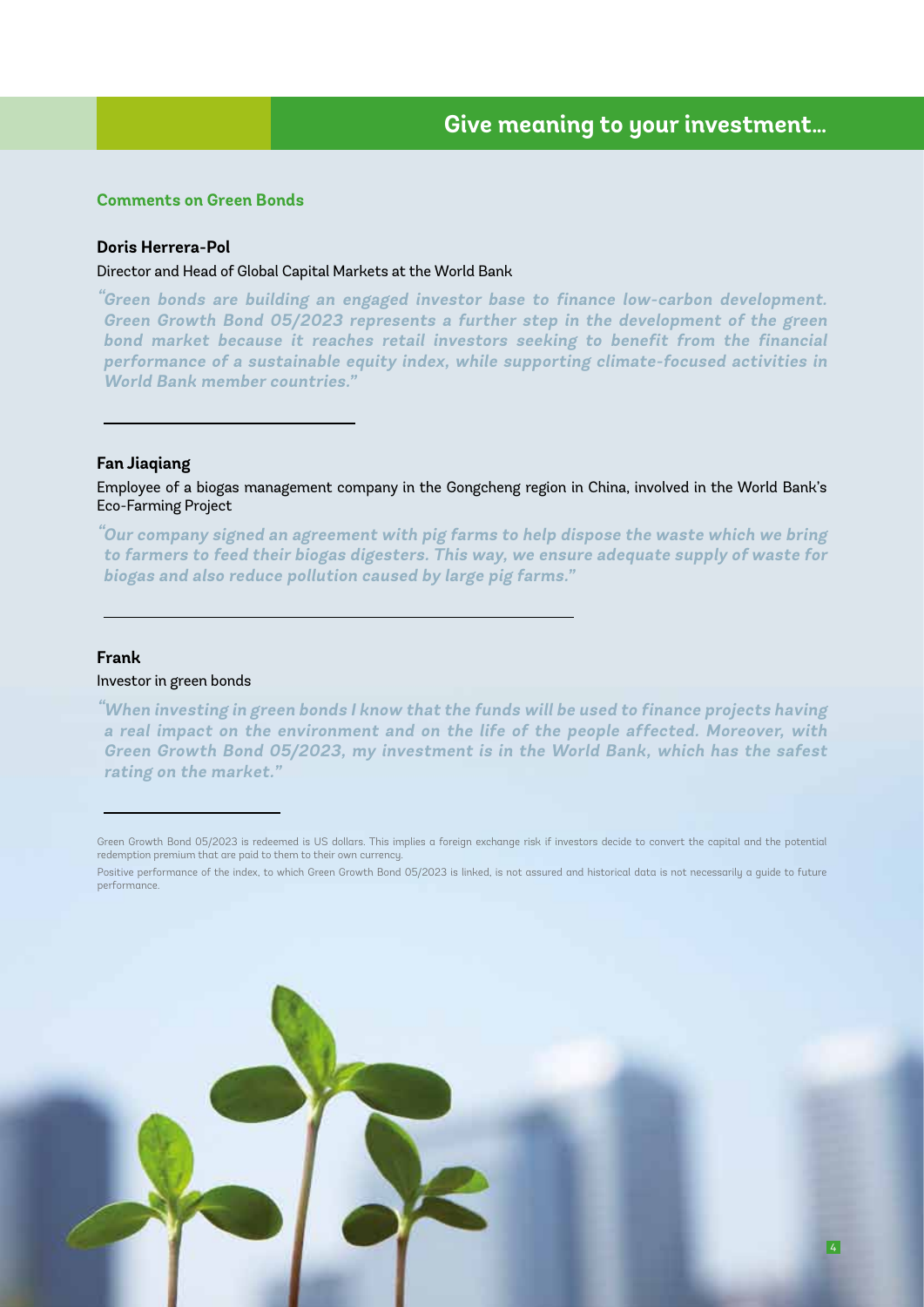**The redemption premium of Green Growth Bond 05/2023 is linked to the performance of the 'Ethical Europe Equity Index'.**

#### **The Ethical Europe Equity Index**

This equity index, calculated by Solactive, aims to deliver sound long-term performance. It is made up of the equities of 30 European companies, selected based not only on financial criteria, but above all according to sustainability criteria defined by recognized independent organizations:

**•** The investment universe focuses on company shares having an extra-financial performance better than the average of their sector and better than the global average (with regard to Environmental, Social and Governance responsibility – ESG) (Vigeo rating) and excludes the companies not meeting international ethical standards.

This is based on the research of Vigeo Rating, an independent and well-established agency, specializing in ESG risks and opportunities evaluation. The final selection is certified on a quarterly basis by Forum Ethibel, an independent auditor of products that meet ESG and ethical standards.



**•** Out of these company shares, only those for which expected dividends are above the market average and the risk indicator (i.e. their 6-month historical volatility) is the lowest are selected for inclusion in the Ethical Europe Equity Index.

The selection is reviewed every three months.

Sources: Solactive, Vigeo, Ethibel

#### **A sound long-term performance objective**

The Ethical Europe Equity Index was created on 16 April 2013. Since then, it has outperformed the Euro Stoxx 50<sup>®</sup> and Stoxx Europe 600® indices, benchmarks for the European equity market. Simulations show that between 2000 and its creation in 2013, the Index would also have offered a better risk/reward ratio.



**Warning**: Performances are real from 16 April 2013 to 30 January 2015 only. Before 16 April 2013, they are simulated. In the simulation, the investment universe has been fixed and corresponds to the Vigeo global universe as of 16 April 2013, and only the financial filters (dividend and risk indicators) have been applied on each quarterly reshuffle. Past performance is not a guide to future performance. Positive performance of the Index is not assured.



Further information in respect of the Index (including its daily closing price, its components and the selection process) can be found on the website http://www.solactive.com/en/?s=ethical%20europe%20 equity&index=DE000SLA5EE6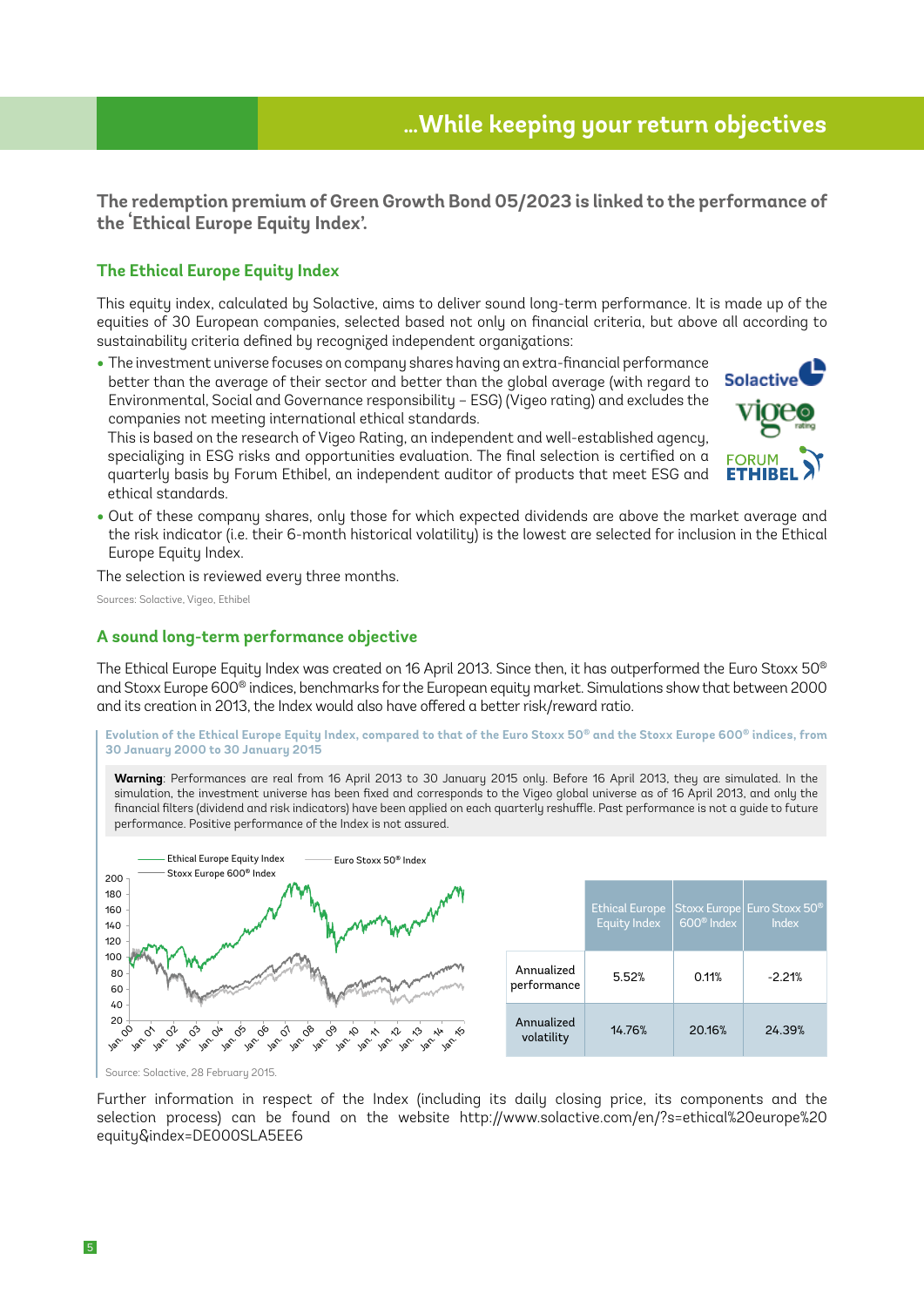# **Green Growth Bond 05/2023**

| Maturity: 12 May 2023                                | <b>Specified denomination: US\$1,000</b>                               |
|------------------------------------------------------|------------------------------------------------------------------------|
| Investor entitled to the repayment of 100% of the    | Variable return at maturity linked to the                              |
| original investment in US\$ at maturity <sup>1</sup> | $^{\prime}~$ performance of the Ethical Europe Equity Index $_{\rm J}$ |

#### **How is the redemption premium calculated?**

- On the initial observation date, the closing level of the Ethical Europe Equity Index is noted and adopted as initial level.
- On the final observation date, the closing level of the Index is noted and adopted as final level. The Index performance is then calculated by comparing the final level with the initial level.
- At maturity, you receive:
- **The capital invested** (in US dollars)<sup>1</sup> + a redemption premium (in US dollars) equal to the Index **performance**<sup>1</sup> , if the latter is positive.
- If the Index performance is negative, no redemption premium is paid but you still receive: **The capital invested** (in US dollars)<sup>1</sup>.

#### **Illustrations**

The following scenarios have informative value. They are no guide to future results.

#### **Adverse Scenario**

- The Index follows a downward trend. On the final observation date, the Index closes 62.11% below its initial level. Therefore, the Index performance amounts to -62.11%.
- At maturity, you only receive:

**The capital** (in US dollars)<sup>1</sup> The IRR amounts to 0.00% (superior to the IRR of the index, which is equal to -11.42% due to its final performance of -62.11%; this difference comes from the fact that the capital is 100% protected).

- The Index follows an upward trend. On the final observation date, the Index closes 63.56% above its initial level. Therefore, the Index performance amounts to +63.56%.
- At maturity, you benefit from a redemption premium equal to 63.56% and you receive:

**The capital + 63.56% = 163.56% of the capital** (in US dollars)1 The IRR amounts to 6.34% (equal to the IRR of the index).



**Favorable Scenario Performance of the Index relative to its initial level Performance of the Index relative to its initial level** 



Source: BNP Paribas Arbitrage S.N.C.

<sup>1)</sup> Excluding fees and taxes, subject to foreign exchange risk if the investor converts the capital and the potential redemption premium that are paid to them to their own currency, and subject to the absence of default by the World Bank.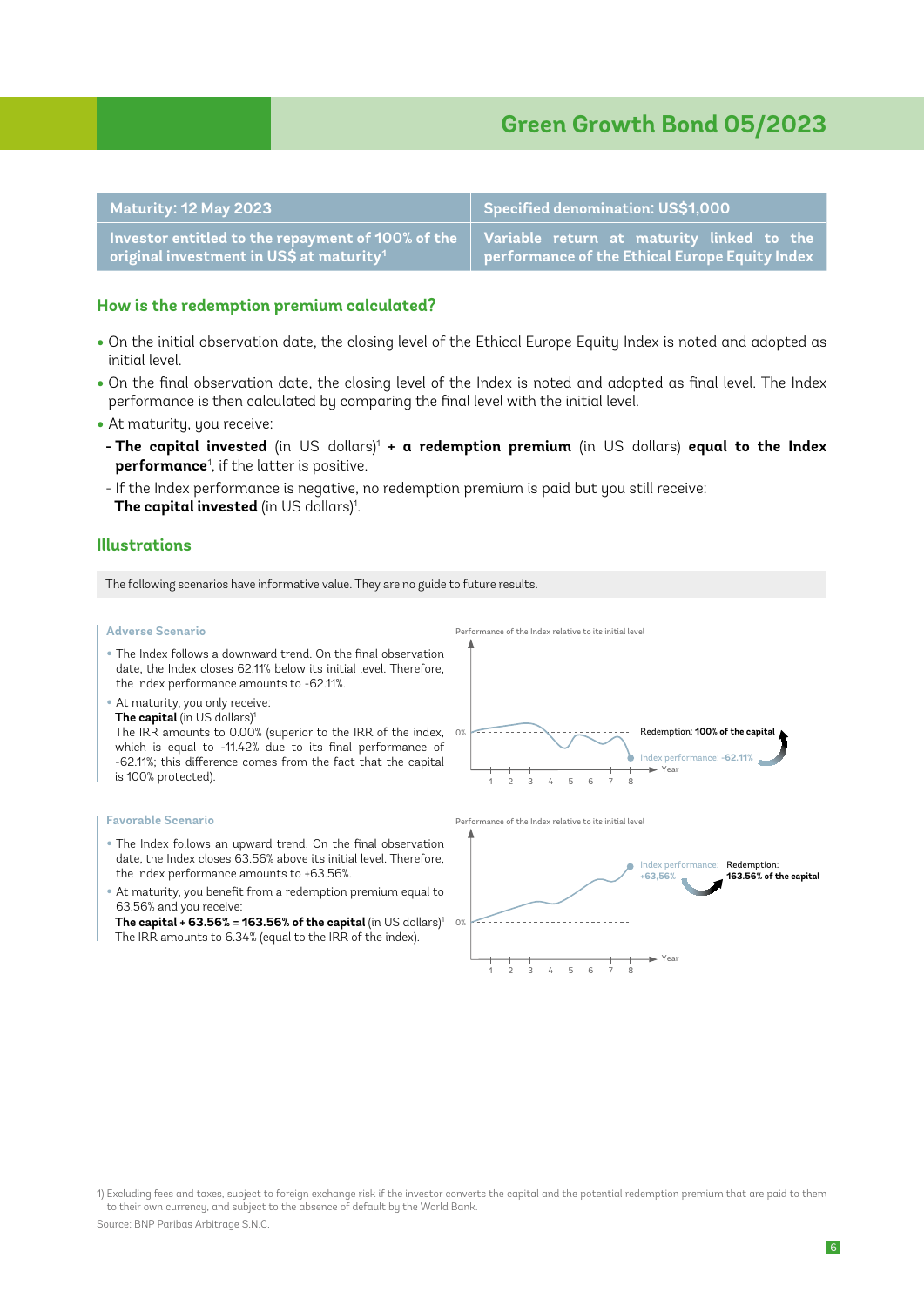**Green Growth Bond 05/2023 is a complex instrument. You should only invest in it if you have a good understanding of its characteristics, and in particular if you understand the risks it entails. Your bank should determine whether you have sufficient knowledge and experience for this product. If the product is not appropriate for you, your bank should warn you of this. If the bank recommends to you a product as part of its investment advisory services, it must assess whether this product is suitable based on your knowledge and experience of the product, your investment objectives and your financial situation.**

#### **Advantages**

- **•Investment in a green bond** supporting World Bank loans to climate-friendly projects.
- **•** Return linked to the performance of the Ethical Europe Equity Index, built to potentially generate **sound long-term performance**.
- . Upon maturity, protection of the capital invested (in US dollars)<sup>1</sup>, irrespective of the Index performance, paid by a premium quality issuer, rated Aaa/AAA $^{\rm 2}$  (the highest possible rating).

#### **Main Risks**

**Investors should carefully read the risks set out in the Prospectus and the Final Terms and, if applicable, in the Swiss Offering Prospectus, and the below are only a few of the risks entailed by an investment in Green Growth Bond 05/2023 and is not intended to be complete:**

**• Risk of partial or total loss of capital:**

- In the event of **the securities being sold prior to maturity**, the market price of the securities may be very different (higher or lower) from the specified denomination of these securities, as it may be subject to severe fluctuations during the lifetime of the securities, depending not only upon the performance of the Index, but also on other parameters, in particular, on index volatility and interest rates.
- In the event of **default by the World Bank**.
- **• No minimum redemption premium guaranteed** in the event of Index underperformance.
- **• Foreign exchange risk**: Issued in US dollars, Green Growth Bond 05/2023 is an answer to investors who wish to diversify their investments within their portfolio. This implies a foreign exchange risk if they decide to convert the capital and the potential redemption premium that are paid to them to their own currency. Indeed, the final return in their own currencys will be determined, not only by the amount of the redemption premium received, but also by the evolution of the US dollar against this currency. Assuming that this currency is the euro and that, on payment date, €1 is equivalent to US\$ 1.25, to purchase US\$10,000 of securities on that date, investors spend €8,000. If, upon maturity, Green Growth Bond 05/2023 is redeemed US\$10,000:

- In the case when, on that date, the US dollar has increased in value by 10% against the euro, resulting in €1 equivalent to US\$1.14, the final return in euro will be improved: converting US\$10,000 in euros will make €8,800 for investors.

- Conversely, in the case when the US dollar has decreased in value by 15% against the euro, resulting in €1 equivalent to US\$1.47, the final return in euro will be deteriorated: converting US\$10,000 in euros will make €6,800 for investors.
	- **• Liquidity risk**: Even though the securities are listed on a regulated market, there is no guarantee that you can sell them before maturity. In normal market conditions, the Market Maker will endeavor to make a secondary market in the securities.
	- **• Index-related risks**: Investors do not benefit from the dividends paid by the components of the Index. The future performance of the Index cannot be predicted based on its historical performance. If Solactive discontinues or suspends the calculation of the Index, the Calculation Agent may in its sole discretion designate a successor index, or determine that no comparable index exists. In that case, the amount investors receive above the capital invested (if any) may be determined by the Calculation Agent in its sole discretion. Any of these actions could adversely affect the value of the securities. Investors are invited to read carefully the Prospectus and the Final Terms and, if applicable, the Swiss Offering Prospectus for more information.
- 1) Excluding fees and taxes, subject to foreign exchange risk if the investor converts the capital and the potential redemption premium that are paid to them to their own currency, and subject to the absence of default by the World Bank.